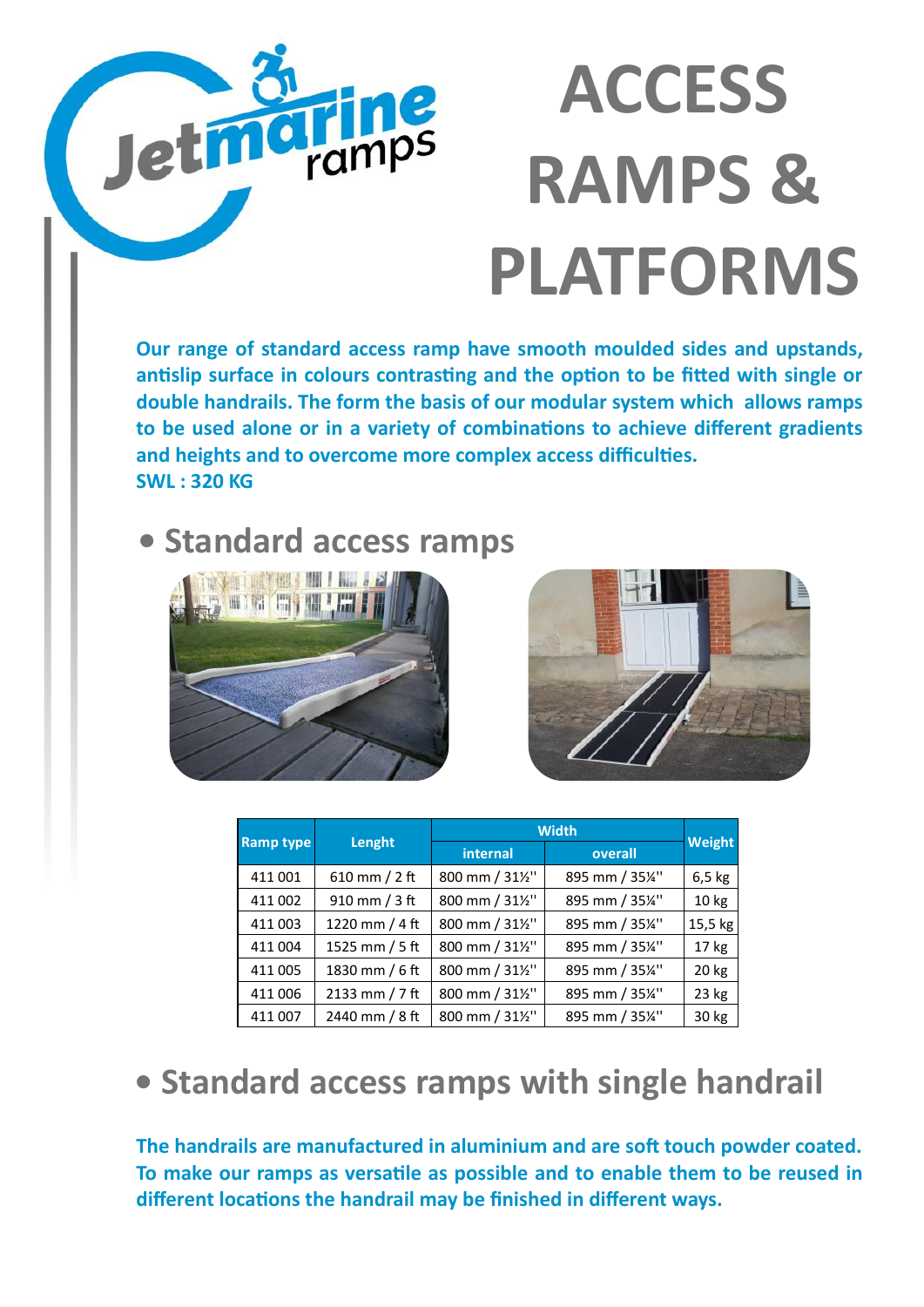



|                  |                | <b>Width</b>    |                 |                  |
|------------------|----------------|-----------------|-----------------|------------------|
| <b>Ramp type</b> | Lenght         | internal        | overall         | <b>Weight</b>    |
| 411 120          | 1220 mm / 4 ft | 800 mm / 311/2" | 960 mm / 373/4" | 19 <sub>kg</sub> |
| 411 121          | 1525 mm / 5 ft | 800 mm / 311/2" | 960 mm / 373/4" | $21$ kg          |
| 411 122          | 1830 mm / 6 ft | 800 mm / 311/2" | 960 mm / 37%"   | $23$ kg          |
| 411 123          | 2133 mm / 7 ft | 800 mm / 311/2" | 960 mm / 3734"  | 26,5 kg          |
| 411 124          | 2440 mm / 8 ft | 800 mm / 311/2" | 960 mm / 371/4" | 34 kg            |

## **• Standard access ramps with double handrail**





|                  |                | <b>Width</b>     |                  |                  |
|------------------|----------------|------------------|------------------|------------------|
| <b>Ramp type</b> | Lenght         | internal         | overall          | Weight           |
| 411 230          | 1220 mm / 4 ft | 800 mm / 311/2"  | 1030 mm / 401/2" | 17 <sub>kg</sub> |
| 411 231          | 1525 mm / 5 ft | 800 mm / 311/2"  | 1030 mm / 401/2" | 19 kg            |
| 411 232          | 1830 mm / 6 ft | 800 mm / 311/2"  | 1030 mm / 401/2" | 21 kg            |
| 411 233          | 2133 mm / 7 ft | 800 mm / 311/2"  | 1030 mm / 401/2" | 24 kg            |
| 411 234          | 2440 mm / 8 ft | 800 mm / 311/2"  | 1030 mm / 401/2" | 31 kg            |
| 411 250          | 2400 mm / 8 ft | 1200 mm / 471/4" | 1430 mm / 561/2" | 60 kg            |

# **• Corner platform**





| <b>Ramp type</b> |        | <b>Width</b>                           |                |               |
|------------------|--------|----------------------------------------|----------------|---------------|
|                  | Lenght | internal                               | overall        | <b>Weight</b> |
| 412 250          |        | 1240 mm / 4 ft $ 1090$ mm / 3,6 ft $ $ | 1240 mm / 4 ft | 30 kg         |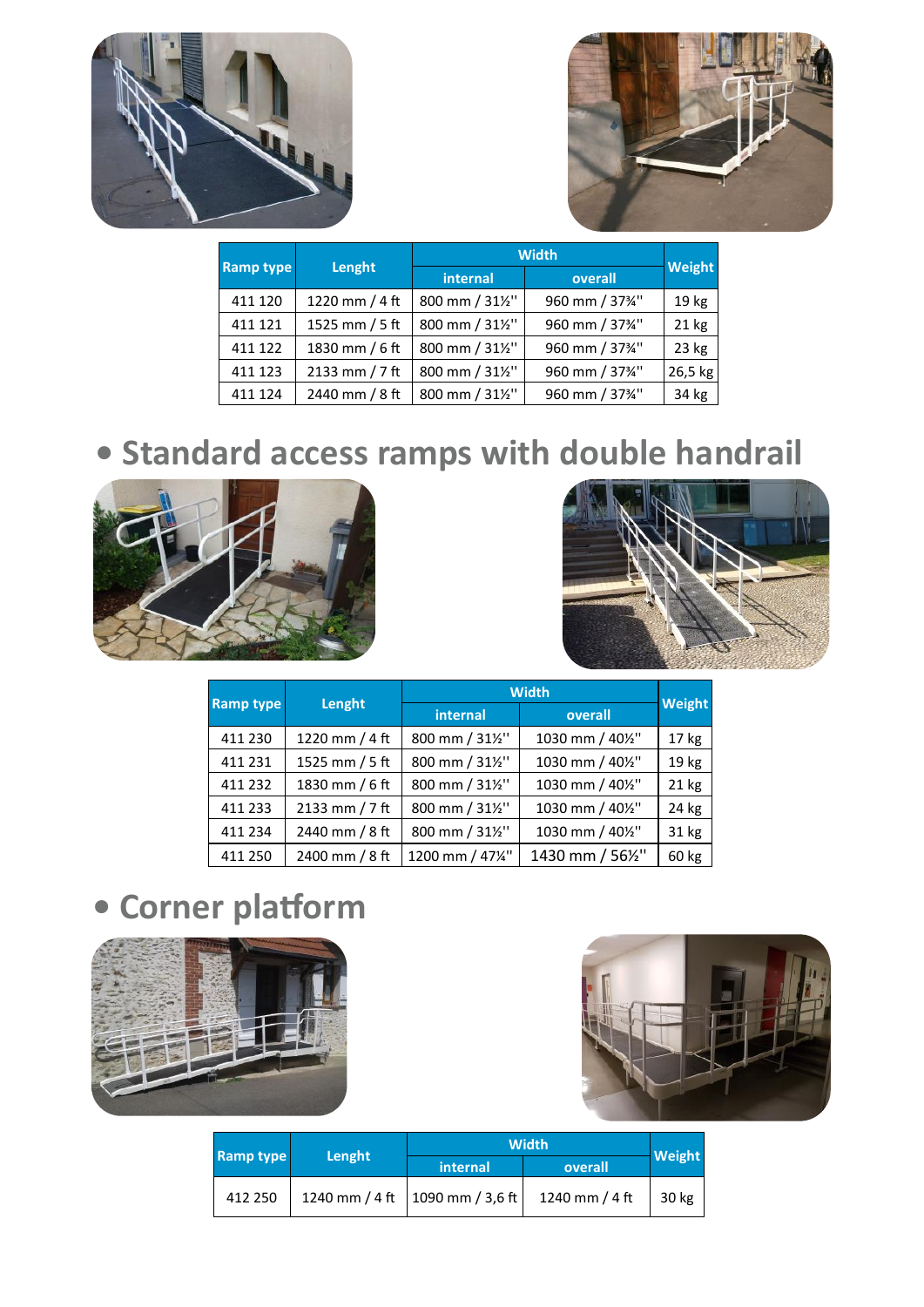**• 90° corner platform**





| <b>Ramp type</b> |                                 | <b>Width</b> |                |               |
|------------------|---------------------------------|--------------|----------------|---------------|
|                  | Lenght                          | internal     | overall        | <b>Weight</b> |
| 412010           | 1240 mm / 4 ft   1220 mm / 4 ft |              | 1240 mm / 4 ft | 25 kg         |

## **• Bottle neck platform**





| <b>Ramp type</b> | Lenght                          | <b>Width</b> |                |         |
|------------------|---------------------------------|--------------|----------------|---------|
|                  |                                 | internal     | overall        | Weight  |
| 412050           | 1310 mm / 5 ft   1140 mm / 4 ft |              | 1450 mm / 5 ft | $23$ kg |

## **• Straight platforms**





|                  | <b>Width</b>   |                  |                  |               |
|------------------|----------------|------------------|------------------|---------------|
| <b>Ramp type</b> | Lenght         | <i>internal</i>  | overall          | <b>Weight</b> |
| 412 350          | 1240 mm / 4 ft | 1090 mm / 3,6 ft | 1090 mm / 3,6 ft | $23$ kg       |
| 412 352          | 1500 mm / 5 ft | 1450 mm / 5 ft   | 1500 mm / 5 ft   | 45 kg         |
| 412 450          | 600 mm / 2 ft  | 1090 mm / 3,6 ft | 1240 mm / 4 ft   | 13 kg         |